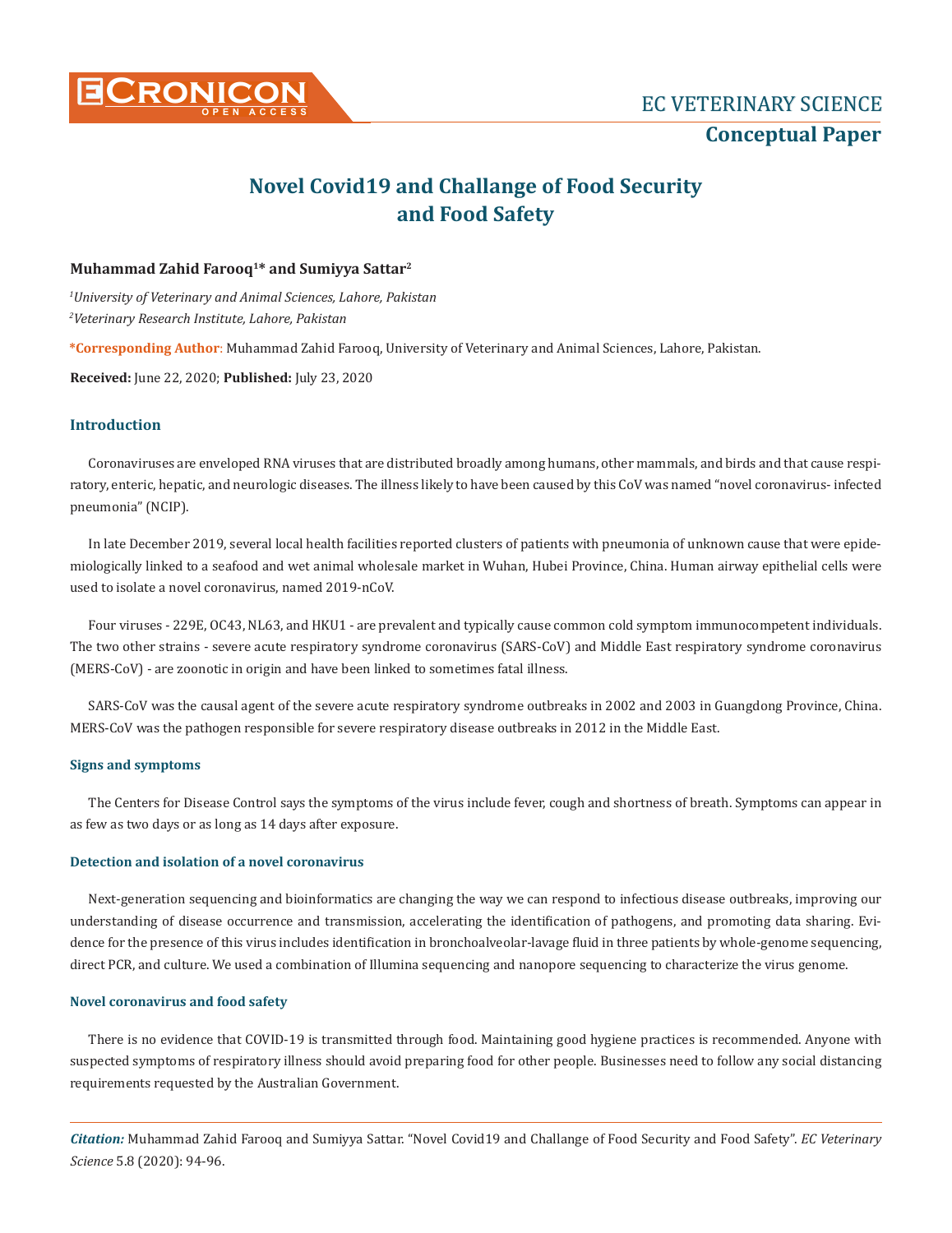#### **Can COVID-19 be transmitted through food?**

COVID-19 is not a foodborne disease. There's no evidence that COVID-19 can be transmitted through food and no reported cases of COVID-19 have been linked to contamination of food. The main risk of transmission is from close contact with infected people. The best approach is to practice social distancing and to maintain good personal hygiene at all times. Wash your hands regularly with soap and water and avoid touching your face to reduce your risk.

#### **Do I need to wash my fruit and vegetables before use?**

It is always a good idea to wash fresh fruit and vegetables under running water before eating.

Use of soap, disinfectants or detergents to wash your food is not recommended. These cleaning products are not designed for human consumption and may actually be unsafe to use with food.

#### **Is meat safe?**

It is suspected COVID-19 may have originated in animals. It is not likely to be transmitted to humans from meat in Australia. WHO recommends cooking meat properly and not eating any meat from diseased animals. In Australia all meat sold is subject to strict controls, including requirements that prohibit the use of meat and offal from diseased animals for human consumption. As such, it is unlikely that extra precautions need to be taken for meat in Australia to prevent COVID-19 transmission.

#### **Is there a risk of COVID-19 transmission from food packaging?**

Food packaging is not known to present any specific risk of transmission. It is not yet confirmed how long this virus survives and/or remains detectable on surfaces but studies suggest it may be between a few hours and up to several days depending on the type of surface, temperature and humidity of the environment .Surfaces can be sanitised with common household disinfectants (e.g. alcohol-based sanitiser or bleach).

#### **General Recommendations**

- A comprehensive media campaign should be launched at the national level to create awareness and educate the general public that the consumption of milk, meat (chickens, beef and mutton) and eggs is not only safe but also significantly helps in boosting the immune system for combating the imminent coronavirus infections.
- To declare livestock and poultry farming as "priority sector" and to offer immediate financing for working capital either as soft loans or on special discounted rates.
- To defer electricity bills of small and large farmers at least for one month. The payments should be taken in three months' installments once the emergency is over.
- Govt. should abolish the customs duties, sales tax and income tax on the import of raw materials and machinery/equipment required for livestock and poultry industries for at least three years.
- Necessary directions should be passed on to law enforcement agencies to facilitate personnel involved in the logistics of food materials of all kinds on national and local routes.

*Citation:* Muhammad Zahid Farooq and Sumiyya Sattar. "Novel Covid19 and Challange of Food Security and Food Safety". *EC Veterinary Science* 5.8 (2020): 94-96.